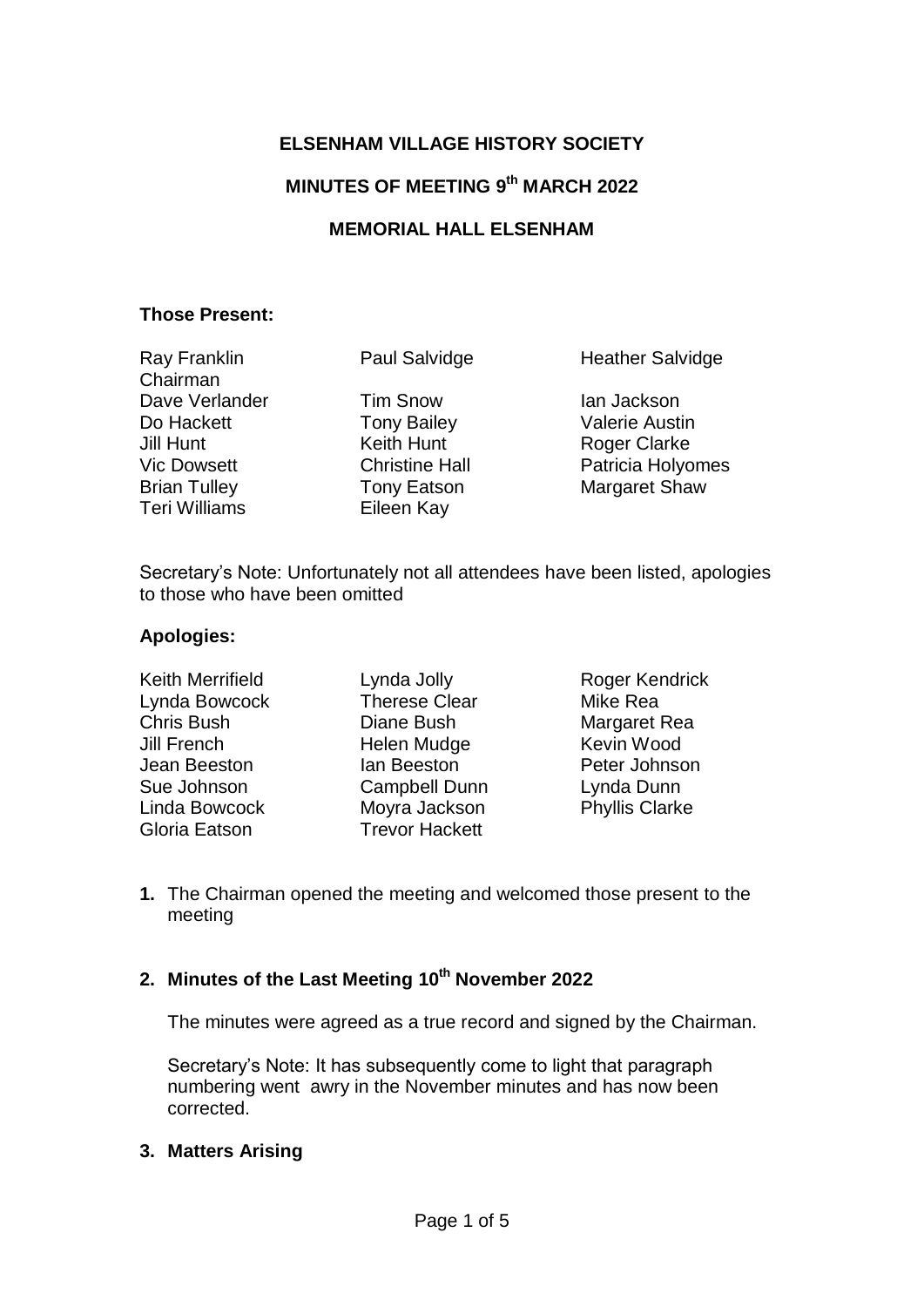There were no matters arising.

#### **4. Annual General Meeting**

The Secretary opened the Annual General Meeting.

- I. The Chairman presented a review of the Society's activities over the past year.
- II. The Treasurer presented the Society accounts for the year 2021.

Secretary's Note: Copies of the Chairman's Remarks and the Society Accounts will be distributed to members with these minutes.

III. Invitations were extended for nominations for the posts of Chairman, Vice Chairman, Treasurer and Secretary.

There were no nominations for these posts so the incumbents will serve for another year.

IV. Invitations were extended for nominations for the Committee vacancies.

There were no nominations so the existing members will carry on and an election held at a later date.

Secretary's Note: To remind members, Officers and Committee members are currently:

| - President               |
|---------------------------|
| - Chairman                |
| - Vice Chairman           |
| - Treasurer               |
| - Secretary               |
|                           |
| - Committee and Webmaster |
| - Committee               |
|                           |
|                           |
|                           |

V. David Verlander was, with the agreement of members present, asked to continue to serve as the Society's representative to the ECA.

There being no other matters raised by the members present the Annual General Meeting was closed and business reverted to the main agenda.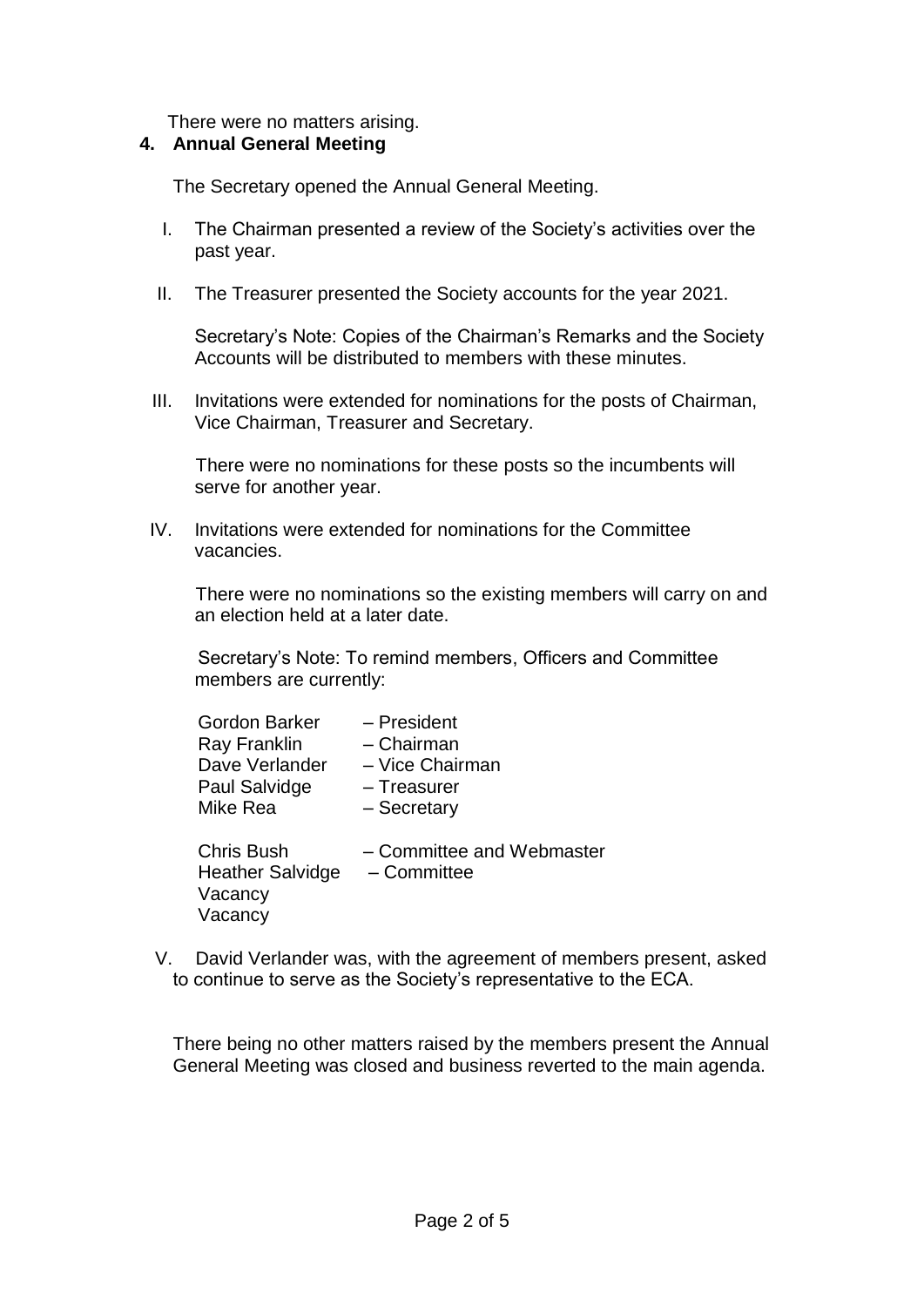### **5. Speaker**, **Anthea Hawden**

Our speaker for the evening was Anthea Hawden from Raking Light, an organisation that has been set up to provide a searchable resource for enthusiasts and researchers of historic graffiti, masons' marks, carpenters' marks, merchants' marks and protection marks. In fact, if it's old and inscribed on plaster, stone, wood or any other surface you can think of, then Raking Light are interested in it.

More information may be found on their website: https://rakinglight.co.uk/

# **6. Open Forum and Any Other Business**

# **6.1 St Mary's Christmas Tree Festival**

I can report that our entry for this year's festival was well received and attracted much interest. The subject was the Railways of Elsenham and the photographs covered around a hundred years of history including the present station and the Robin Hood crossing. Our thanks go to Heather Salvidge, Joan Weyers and Brenda Davidson who decorated the tree so splendidly.

# **6.2 Changes to Parish Boundaries**

You will be aware that the Elsenham Parish boundary has changed many times over the years and it has just changed yet again. This time the boundary has been extended to include the Henham Road development and has taken land from Henham Parish. We have just received a copy of the official order and our man of maps Dave Verlander will shortly be updating his boundary map to reflect the change.

# **6.3 Archaeological Investigation**

Last meeting we reported that Jean Woolvin had rung us to say that archaeologists had been digging behind the cricket field in advance of the Henham Road development. We have just received a copy of the report from those investigations and a look at the introduction reveals that there was evidence of prehistoric settlements dating from the late Bronze Age and early Iron Age. Following this period the land was primarily agricultural however and apart from the find of a Roman Silver Denarius there was no evidence of later settlements. There were many mediaeval field boundaries identified that accorded with evidence from 19<sup>th</sup> Century maps and later aerial photographs of crop marks.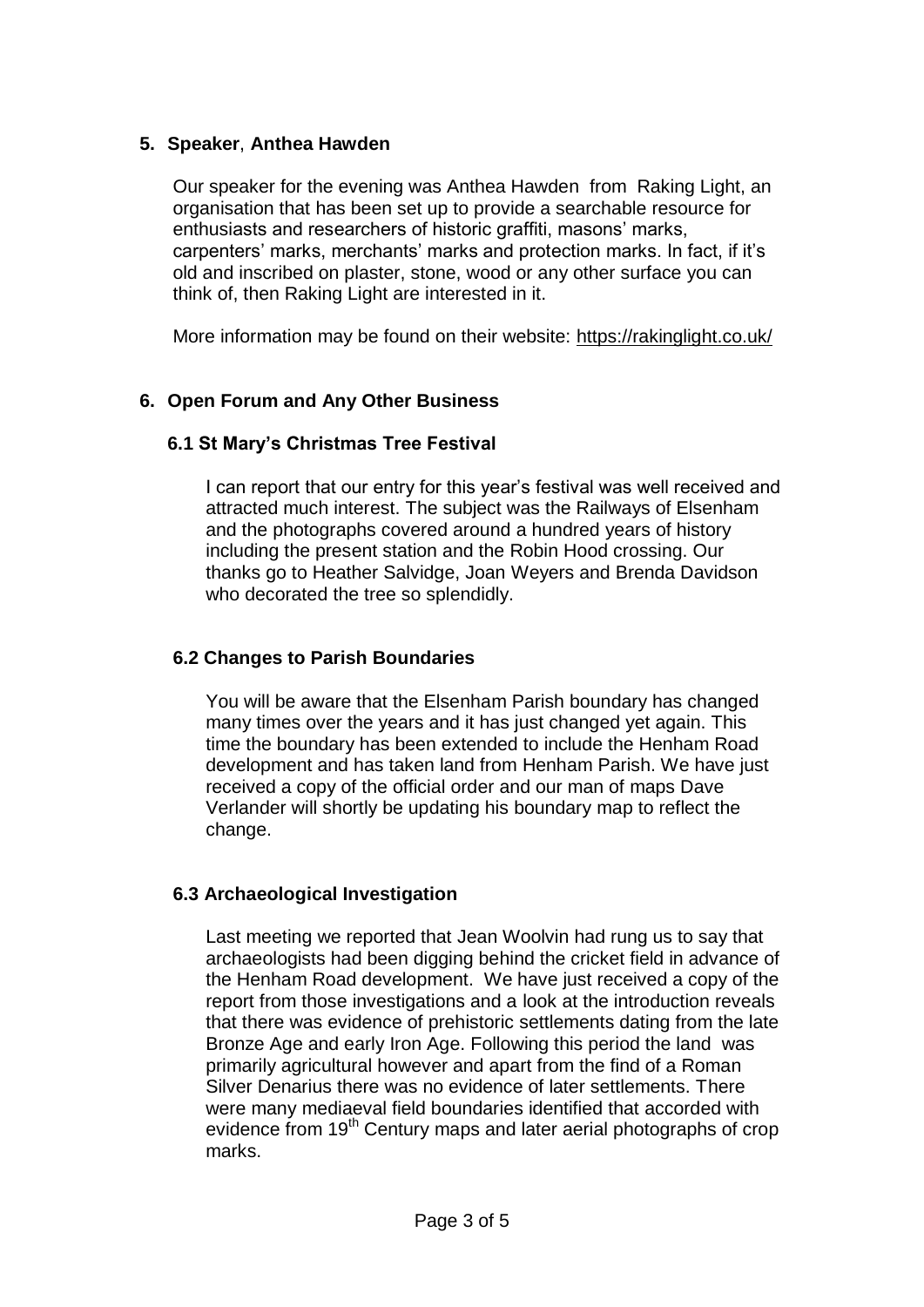# **7. Date of Next Meeting**

Our next meeting will be on Wednesday 8<sup>th</sup> June 2022 . Our speaker will be Anthony Tuck who will speak about "Newport, A Great and Poor Town"

### **ENDS**

Minutes Agreed: ……………………………………. ..…… June 2022 Ray Franklin – Chairman

**Chairmain's Report Follows Below**